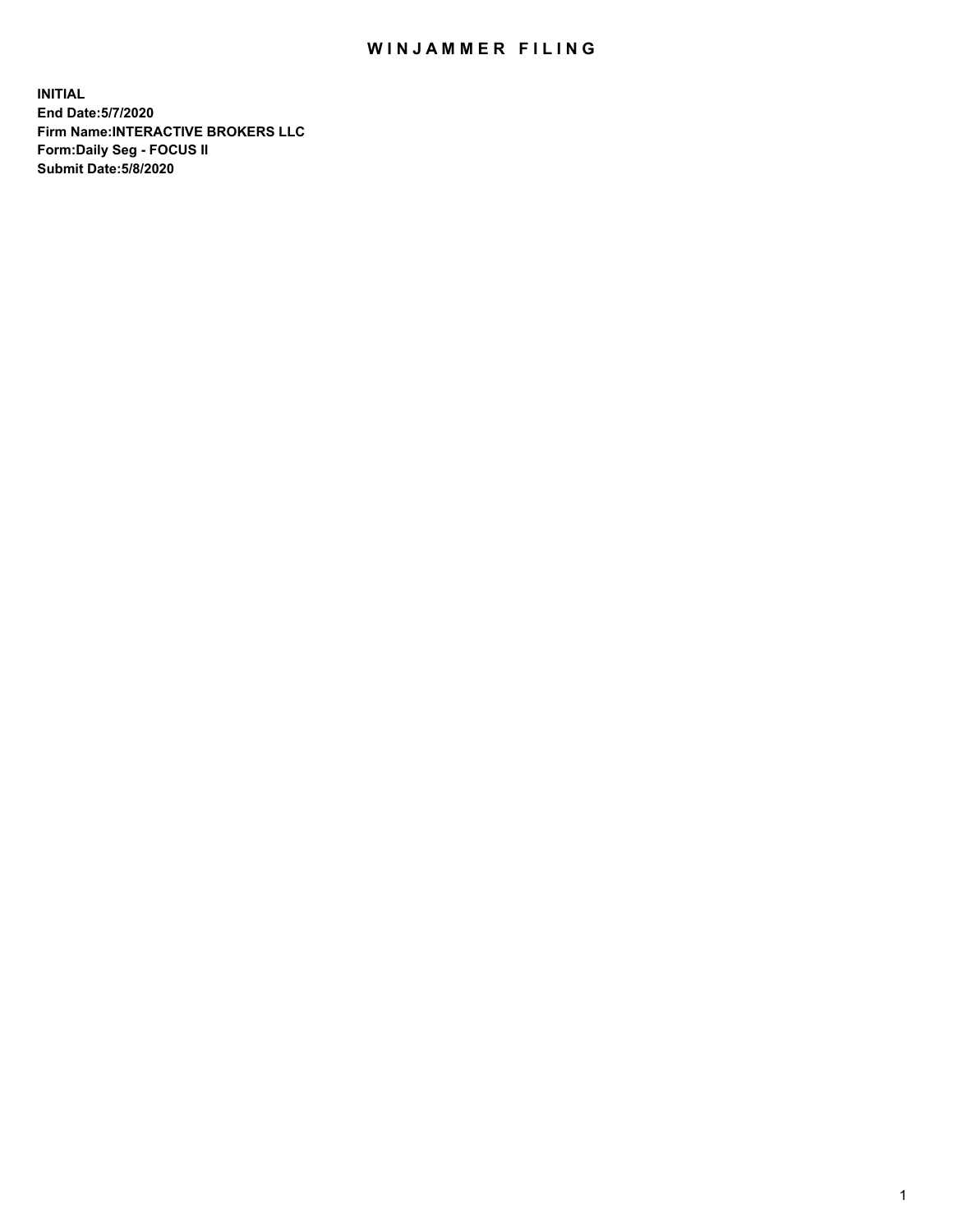**INITIAL End Date:5/7/2020 Firm Name:INTERACTIVE BROKERS LLC Form:Daily Seg - FOCUS II Submit Date:5/8/2020 Daily Segregation - Cover Page**

| Name of Company                                                                                                                                                                                                                                                                                                                | <b>INTERACTIVE BROKERS LLC</b>                                                                  |
|--------------------------------------------------------------------------------------------------------------------------------------------------------------------------------------------------------------------------------------------------------------------------------------------------------------------------------|-------------------------------------------------------------------------------------------------|
| <b>Contact Name</b>                                                                                                                                                                                                                                                                                                            | James Menicucci                                                                                 |
| <b>Contact Phone Number</b>                                                                                                                                                                                                                                                                                                    | 203-618-8085                                                                                    |
| <b>Contact Email Address</b>                                                                                                                                                                                                                                                                                                   | jmenicucci@interactivebrokers.c<br>om                                                           |
| FCM's Customer Segregated Funds Residual Interest Target (choose one):<br>a. Minimum dollar amount: : or<br>b. Minimum percentage of customer segregated funds required:% ; or<br>c. Dollar amount range between: and; or<br>d. Percentage range of customer segregated funds required between:% and%.                         | $\overline{\mathbf{0}}$<br>$\overline{\mathbf{0}}$<br>155,000,000 245,000,000<br>0 <sub>0</sub> |
| FCM's Customer Secured Amount Funds Residual Interest Target (choose one):<br>a. Minimum dollar amount: ; or<br>b. Minimum percentage of customer secured funds required:% ; or<br>c. Dollar amount range between: and; or<br>d. Percentage range of customer secured funds required between:% and%.                           | $\frac{0}{0}$<br>80,000,000 120,000,000<br>00                                                   |
| FCM's Cleared Swaps Customer Collateral Residual Interest Target (choose one):<br>a. Minimum dollar amount: ; or<br>b. Minimum percentage of cleared swaps customer collateral required:% ; or<br>c. Dollar amount range between: and; or<br>d. Percentage range of cleared swaps customer collateral required between:% and%. | $\overline{\mathbf{0}}$<br>$\underline{\mathbf{0}}$<br>0 <sub>0</sub><br>0 <sub>0</sub>         |

Attach supporting documents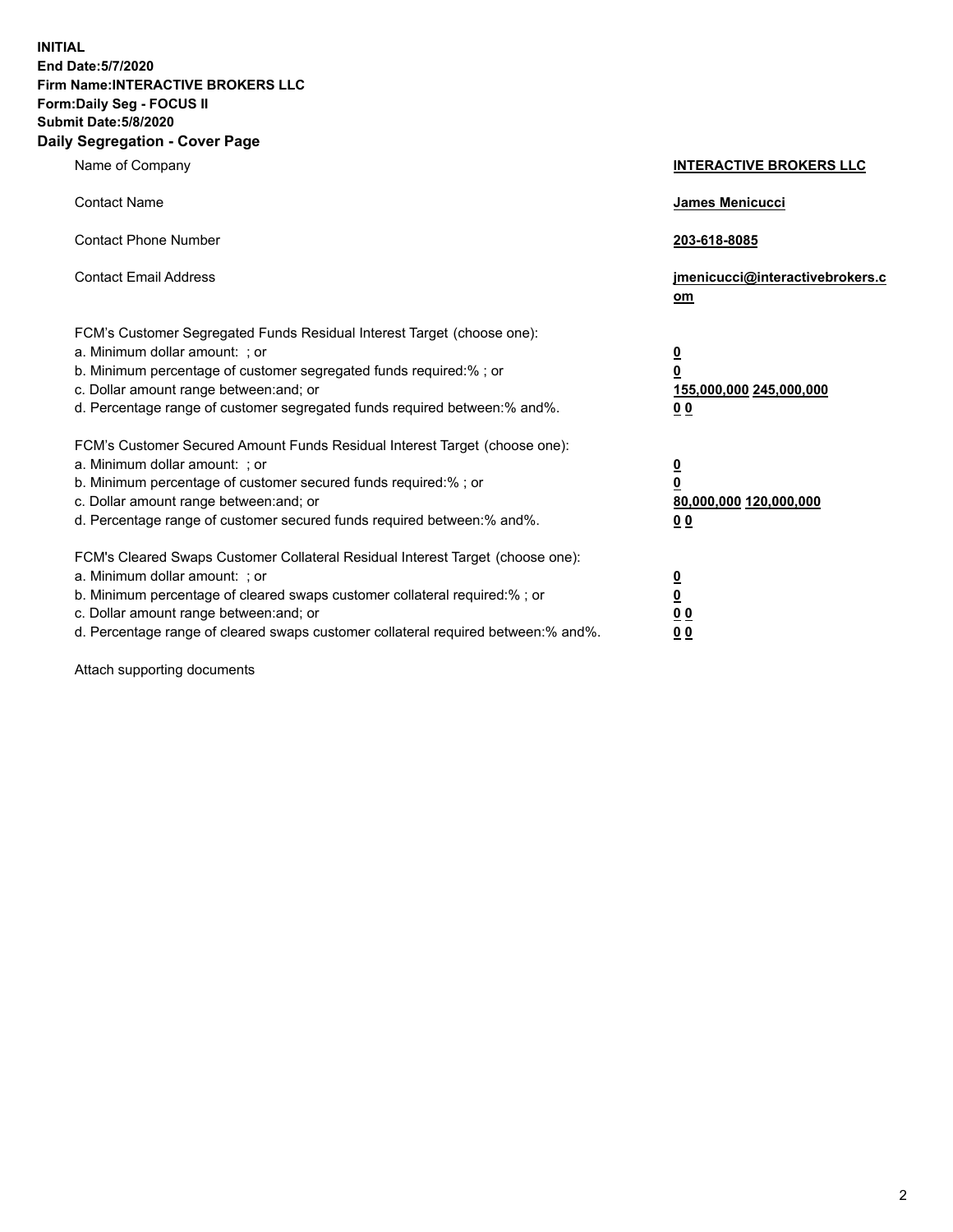## **INITIAL End Date:5/7/2020 Firm Name:INTERACTIVE BROKERS LLC Form:Daily Seg - FOCUS II Submit Date:5/8/2020 Daily Segregation - Secured Amounts**

|     | Daily Ocglegation - Occuled Anioants                                                                       |                                                 |
|-----|------------------------------------------------------------------------------------------------------------|-------------------------------------------------|
|     | Foreign Futures and Foreign Options Secured Amounts                                                        |                                                 |
|     | Amount required to be set aside pursuant to law, rule or regulation of a foreign                           | $0$ [7305]                                      |
|     | government or a rule of a self-regulatory organization authorized thereunder                               |                                                 |
| 1.  | Net ledger balance - Foreign Futures and Foreign Option Trading - All Customers                            |                                                 |
|     | A. Cash                                                                                                    | 582,827,600 [7315]                              |
|     | B. Securities (at market)                                                                                  | $0$ [7317]                                      |
| 2.  | Net unrealized profit (loss) in open futures contracts traded on a foreign board of trade                  | 6,065,549 [7325]                                |
| 3.  | Exchange traded options                                                                                    |                                                 |
|     | a. Market value of open option contracts purchased on a foreign board of trade                             | <b>43,626</b> [7335]                            |
|     | b. Market value of open contracts granted (sold) on a foreign board of trade                               | -174,302 [7337]                                 |
| 4.  | Net equity (deficit) (add lines 1. 2. and 3.)                                                              | 588,762,473 [7345]                              |
| 5.  | Account liquidating to a deficit and account with a debit balances - gross amount                          | 8,022 [7351]                                    |
|     | Less: amount offset by customer owned securities                                                           | 0 [7352] 8,022 [7354]                           |
| 6.  | Amount required to be set aside as the secured amount - Net Liquidating Equity                             | 588,770,495 [7355]                              |
|     | Method (add lines 4 and 5)                                                                                 |                                                 |
| 7.  | Greater of amount required to be set aside pursuant to foreign jurisdiction (above) or line                | 588,770,495 [7360]                              |
|     | 6.                                                                                                         |                                                 |
|     | FUNDS DEPOSITED IN SEPARATE REGULATION 30.7 ACCOUNTS                                                       |                                                 |
| 1.  | Cash in banks                                                                                              |                                                 |
|     | A. Banks located in the United States                                                                      | 106,010,847 [7500]                              |
|     | B. Other banks qualified under Regulation 30.7                                                             | 0 [7520] 106,010,847 [7530]                     |
| 2.  | Securities                                                                                                 |                                                 |
|     | A. In safekeeping with banks located in the United States                                                  | 479,827,800 [7540]                              |
|     | B. In safekeeping with other banks qualified under Regulation 30.7                                         | 0 [7560] 479,827,800 [7570]                     |
| 3.  | Equities with registered futures commission merchants                                                      |                                                 |
|     | A. Cash                                                                                                    | $0$ [7580]                                      |
|     | <b>B.</b> Securities                                                                                       | $0$ [7590]                                      |
|     | C. Unrealized gain (loss) on open futures contracts                                                        | $0$ [7600]                                      |
|     | D. Value of long option contracts                                                                          | $0$ [7610]                                      |
|     | E. Value of short option contracts                                                                         | 0 [7615] 0 [7620]                               |
| 4.  | Amounts held by clearing organizations of foreign boards of trade                                          |                                                 |
|     | A. Cash                                                                                                    | $0$ [7640]                                      |
|     | <b>B.</b> Securities                                                                                       | $0$ [7650]                                      |
|     | C. Amount due to (from) clearing organization - daily variation                                            | $0$ [7660]                                      |
|     | D. Value of long option contracts                                                                          | $0$ [7670]                                      |
|     | E. Value of short option contracts                                                                         | 0 [7675] 0 [7680]                               |
| 5.  | Amounts held by members of foreign boards of trade                                                         |                                                 |
|     | A. Cash                                                                                                    | 122,220,619 [7700]                              |
|     | <b>B.</b> Securities                                                                                       | $0$ [7710]                                      |
|     | C. Unrealized gain (loss) on open futures contracts                                                        | 6,207,340 [7720]                                |
|     | D. Value of long option contracts                                                                          | 43,626 [7730]                                   |
|     | E. Value of short option contracts                                                                         | <mark>-174,302</mark> [7735] 128,297,283 [7740] |
| 6.  | Amounts with other depositories designated by a foreign board of trade                                     | 0 [7760]                                        |
| 7.  | Segregated funds on hand                                                                                   | $0$ [7765]                                      |
| 8.  | Total funds in separate section 30.7 accounts                                                              | 714,135,930 [7770]                              |
| 9.  | Excess (deficiency) Set Aside for Secured Amount (subtract line 7 Secured Statement<br>Page 1 from Line 8) | 125,365,435 [7380]                              |
| 10. | Management Target Amount for Excess funds in separate section 30.7 accounts                                | 80,000,000 [7780]                               |
| 11. | Excess (deficiency) funds in separate 30.7 accounts over (under) Management Target                         | 45,365,435 [7785]                               |
|     |                                                                                                            |                                                 |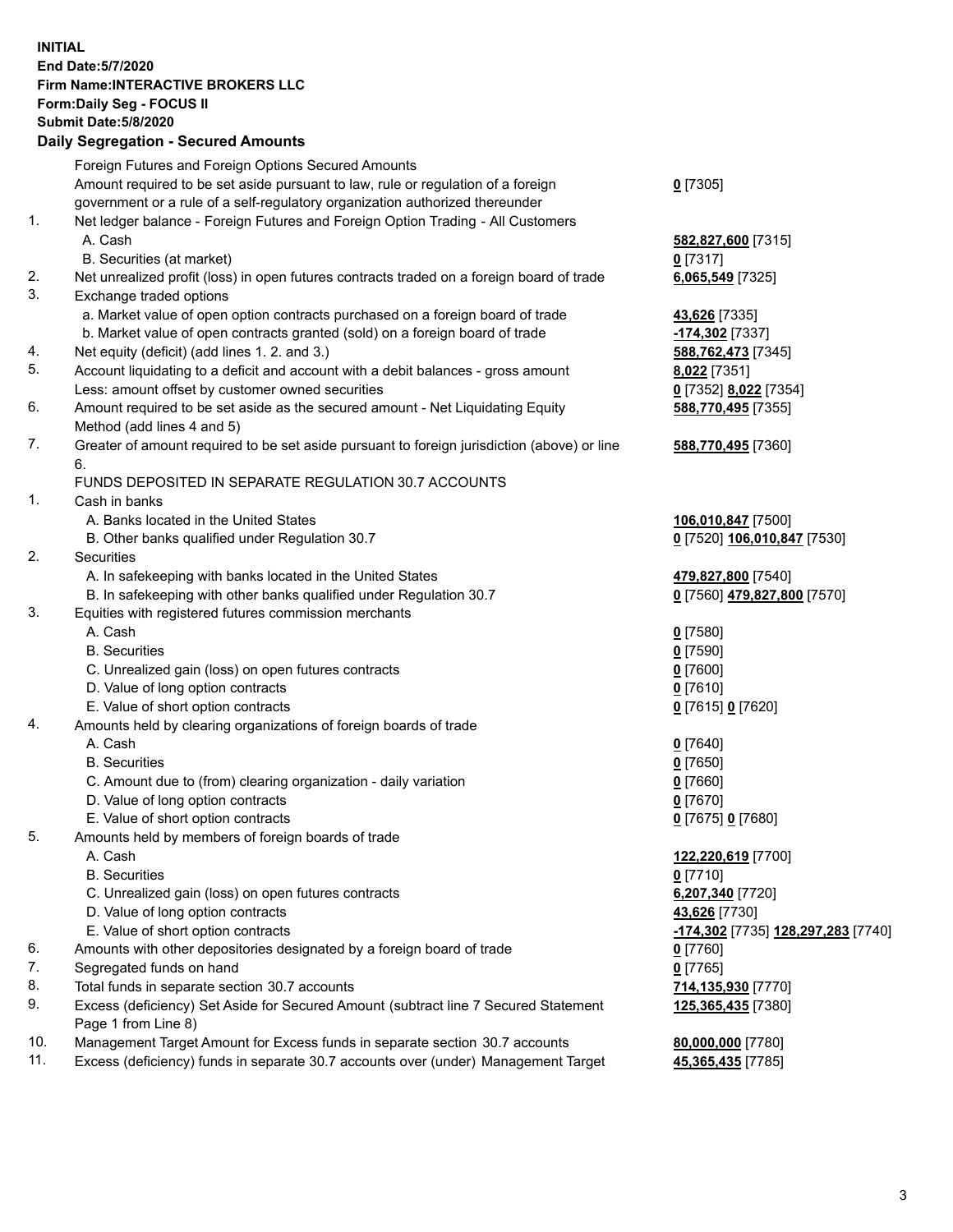**INITIAL End Date:5/7/2020 Firm Name:INTERACTIVE BROKERS LLC Form:Daily Seg - FOCUS II Submit Date:5/8/2020 Daily Segregation - Segregation Statement** SEGREGATION REQUIREMENTS(Section 4d(2) of the CEAct) 1. Net ledger balance A. Cash **6,102,911,829** [7010] B. Securities (at market) **0** [7020] 2. Net unrealized profit (loss) in open futures contracts traded on a contract market **-87,107,793** [7030] 3. Exchange traded options A. Add market value of open option contracts purchased on a contract market **377,608,206** [7032] B. Deduct market value of open option contracts granted (sold) on a contract market **-344,380,697** [7033] 4. Net equity (deficit) (add lines 1, 2 and 3) **6,049,031,545** [7040] 5. Accounts liquidating to a deficit and accounts with debit balances - gross amount **79,508,703** [7045] Less: amount offset by customer securities **0** [7047] **79,508,703** [7050] 6. Amount required to be segregated (add lines 4 and 5) **6,128,540,248** [7060] FUNDS IN SEGREGATED ACCOUNTS 7. Deposited in segregated funds bank accounts A. Cash **2,748,893,873** [7070] B. Securities representing investments of customers' funds (at market) **1,626,450,670** [7080] C. Securities held for particular customers or option customers in lieu of cash (at market) **0** [7090] 8. Margins on deposit with derivatives clearing organizations of contract markets A. Cash **507,128,838** [7100] B. Securities representing investments of customers' funds (at market) **1,367,839,484** [7110] C. Securities held for particular customers or option customers in lieu of cash (at market) **0** [7120] 9. Net settlement from (to) derivatives clearing organizations of contract markets **44,702,619** [7130] 10. Exchange traded options A. Value of open long option contracts **377,191,590** [7132] B. Value of open short option contracts **-344,158,502** [7133] 11. Net equities with other FCMs A. Net liquidating equity **0** [7140] B. Securities representing investments of customers' funds (at market) **0** [7160] C. Securities held for particular customers or option customers in lieu of cash (at market) **0** [7170] 12. Segregated funds on hand **0** [7150] 13. Total amount in segregation (add lines 7 through 12) **6,328,048,572** [7180] 14. Excess (deficiency) funds in segregation (subtract line 6 from line 13) **199,508,324** [7190] 15. Management Target Amount for Excess funds in segregation **155,000,000** [7194] **44,508,324** [7198]

16. Excess (deficiency) funds in segregation over (under) Management Target Amount Excess